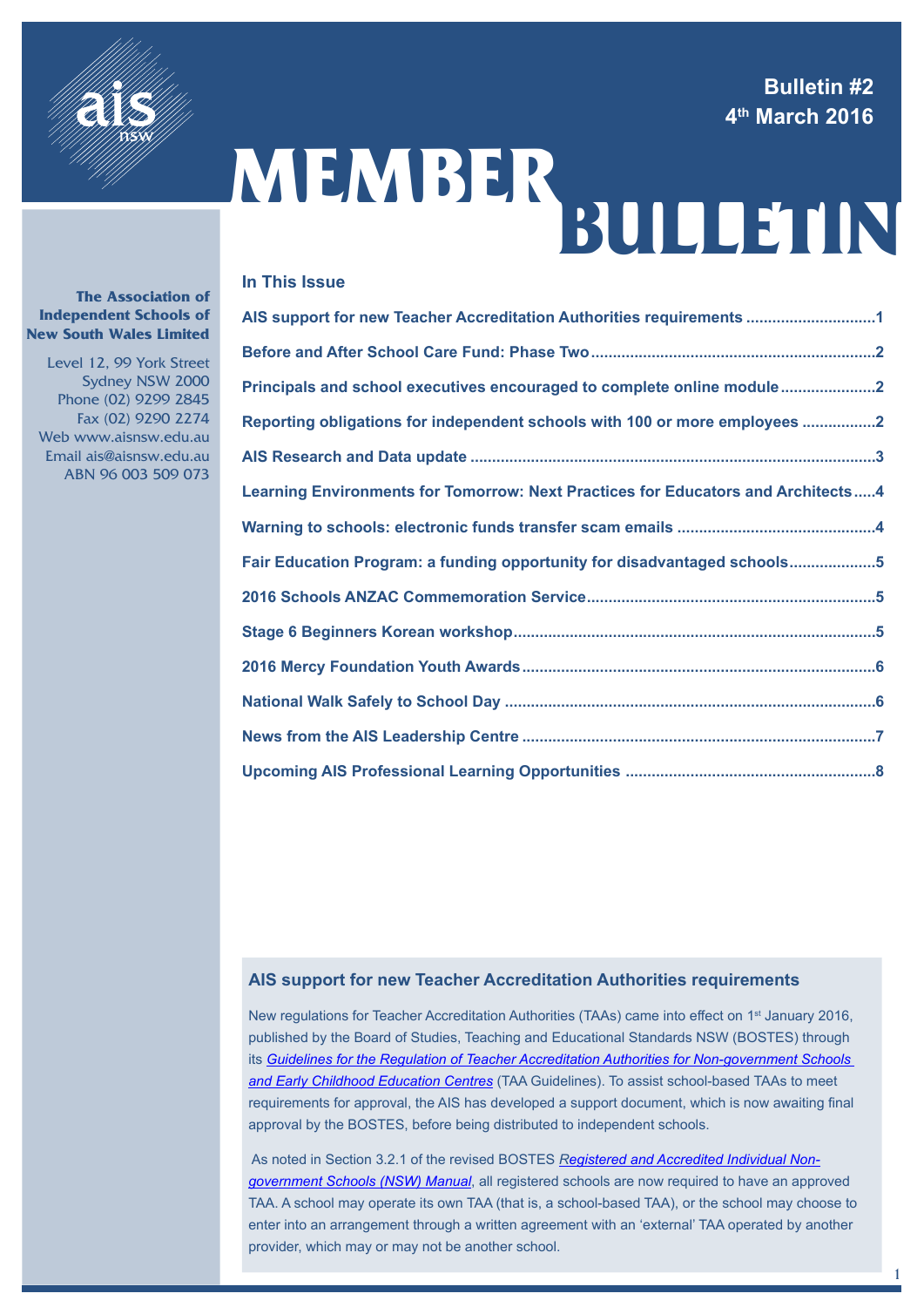<span id="page-1-0"></span>The BOSTES will be implementing transitional arrangements for approval of TAAs as follows:

- **• Schools with existing school-based TAAs**: From 1<sup>st</sup> January 2016 until the end of 2020, when schools with existing TAAs apply for renewal of their school registration they will also need to apply (at that same time) for approval of their school-based TAA*,* which will include the provision of evidence of compliance of the TAA with the TAA Guidelines (for example, policies, procedures and records as required).
- **Schools using external TAAs: From 1st January 2016,** schools with an external TAA will need to have a formal written agreement with a Teacher Accreditation Authority (TAA) that is approved under new TAA Guidelines.
- **• Schools wishing to establish a new school-based TAA: From 1st January 2016, applications for new TAAs** will be assessed in accordance with the TAA Guidelines.

While formal approval under the TAA Guidelines of an existing school-based TAA may not occur until a school's registration is renewed, it is a requirement that the teacher accreditation processes of an existing TAA must operate under the TAA Guidelines from 1st January 2016. This will also allow schools to have in place and implement the policies and procedures and to maintain the documentation that will be needed for any future approval of their school-based TAA.

The AIS Government Education Policy Team can provide advice on TAA regulatory matters. Please contact Susan Wright, Government Education Policy Consultant, on (02) 9299 2845 or at [swright@aisnsw.edu.au](mailto:swright@aisnsw.edu.au).

#### **Before and After School Care Fund: Phase Two**

The NSW Government has announced the next phase of the \$20 million Before and After School Care Fund. Schools in NSW may apply for grants under the Fund, which will now also be available to schools wishing to expand existing Out of Hours School Care (OHSC) services.

In 2016, under the second phase of this initiative, schools without an OHSC service, as well as those with an existing OHSC service that have a need and capacity to expand their service, are eligible to apply for a one-off grant of up to \$30,000. The grants can be used for site modification and fit-out costs, project management (including tendering or regulatory costs) or to pay for necessary equipment to support new or expanded services. Schools that have received grants in the first round, as well as those with first round applications that are being assessed, will have the opportunity to apply for a supplementary grant of up to

\$10,000 through their existing SmartyGrants application.

For more information, please visit the [Funded Programs](https://www.aisnsw.edu.au/FundedPrograms/Pages/default.aspx) section of the AIS website or contact Susan Wright, Government Education Policy Consultant, on (02) 9299 2845 or at [swright@aisnsw.edu.au](mailto:swright@aisnsw.edu.au)

#### **Principals and school executives encouraged to complete online module**

Under the NSW Premier's strategy for countering violent extremism, principals and school executives are encouraged to complete the online module *School Communities Working Together,* and determine whether other staff should also complete the training. Recent experience indicates that students who develop anti-social and extremist behaviour do not display a typical profile. Instead, any vulnerable student can be misled by others. The module and related resources are therefore relevant and applicable to all schools as they reinforce the message that schools are safe places that support students and the wider community.

Completing the online module will contribute 1 hour of QTC registered professional development towards maintaining Proficient Teacher accreditation in NSW, by addressing 4.4.2 and 7.2.2 from the Australian Professional Standards for Teachers. Staff in NSW independent schools can register for the module via this [link](https://www.aisnsw.edu.au/CoursesEvents/Pages/CourseDetail.aspx?cid=06D94CB2-0DA2-E511-A4A5-005056B81031) or on the Courses and Events section of the AIS website.

For more information about the online module, please log into the [AIS website](https://www.aisnsw.edu.au/_layouts/15/theseus/login.aspx?ReturnUrl=%2fServices%2fGovtRegs%2f_layouts%2f15%2fAuthenticate.aspx%3fSource%3d%252FServices%252FGovtRegs%252FPages%252FCountering%252Danti%252Dsocial%252Dand%252Dextremist%252Dbehaviour%252Easpx&Source=%2FServices%2FGovtRegs%2FPages%2FCountering-anti-social-and-extremist-behaviour%2Easpx) or contact Robyn Yates, Director: Government Education Policy, at [ryates@aisnsw.edu.au](mailto:ryates@aisnsw.edu.au) or on (02) 9299 2845.

#### **Reporting obligations for independent schools with 100 or more employees**

Schools with 100 or more employees are reminded that the Workplace Profile and Reporting Questionnaire (the Report) for the Workplace Gender Equality Agency (the Agency) must be completed by Tuesday, 31<sup>st</sup> May 2016. The following is a summary of new reporting changes.

#### **Changes to the workplace profile**

The following changes apply to reporting on remuneration from 2016.

1. Only components of total remuneration paid on a pro-rata basis have to be annualised and converted to full-time equivalent amounts.

© The Association of Independent Schools of New South Wales Limited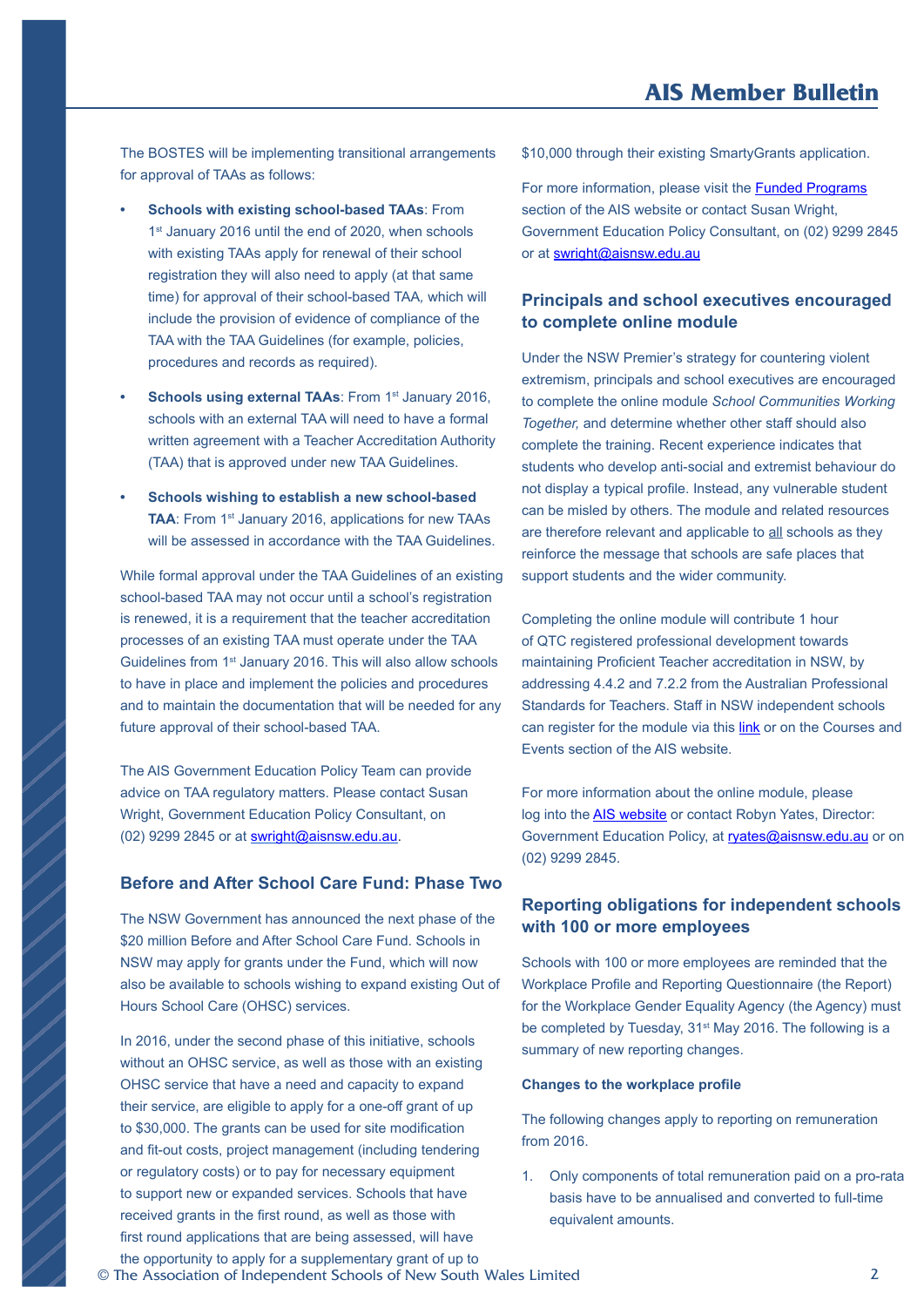- <span id="page-2-0"></span>2. Remuneration data is not required for:
- CEOs (or equivalent)
- managers who are more senior than their CEO and who report to someone overseas – that is, with a reporting level to the CEO recorded as '+1' (this mainly applies to global entities)
- managers employed on a casual basis.
- 3. Data on independent contractors is no longer required (contractors for services). It is still a requirement to report on employees on a fixed-term (or non-ongoing) contract.

#### **Changes to the Report**

Relevant employers will be required to report on the following new reporting matters from 1<sup>st</sup> January, 2016.

- The number of appointments made during the reporting period by gender and manager/non-manager.
- The number of promotions awarded during the reporting period by gender, employment status and manager/non-manager.
- The number of resignations during the reporting period by gender, employment status and manager/nonmanager.
- The number of employees who, during the reporting period, ceased employment during, or at the end of, a period of parental leave (including where the parental leave was taken continuously with any other leave type – for example, a person may use paid parental leave, annual leave and unpaid leave during a single block of 'parental leave'). This is to provided by gender and manager/non-manager categories.

The Report must be completed on the Agency's [website.](https://www.wgea.gov.au/) For clarification on these changes or reporting more generally, please contact the Agency on (02) 9432 7000 to speak to a senior advisor, email the Agency at [wgea@wgea.gov.au](mailto:wgea@wgea.gov.au) or contact a member of the AIS's Workplace Management Team on (02) 9299 2845.

#### **Webinars**

The Agency is offering webinars on reporting topics until 16<sup>th</sup> March 2016. More information can be found [here.](https://www.wgea.gov.au/events-and-workshops) Please note that the AIS has developed a draft Gender Equity Policy template (for use by member schools only) that supports gender equality. The template is available to principals and business managers by logging into the AIS website [here.](https://www.aisnsw.edu.au/_layouts/15/theseus/login.aspx?ReturnUrl=%2fServices%2fPolicyDocumentsForSchools%2f_layouts%2f15%2fAuthenticate.aspx%3fSource%3d%252FServices%252FPolicyDocumentsForSchools%252FPages%252Fdefault%252Easpx&Source=%2FServices%2FPolicy)

#### **Research and Data update**

#### **Independent Schools Research Network sessions**

The Independent Schools Research Network sessions are a series of discussions that assist schools to translate specific research into practice. Each term a new topic of interest will be explored, focusing on current high-impact research and its application in the classroom.

Each session will involve participants engaging deeply with a topic of research, having already become familiar with it by reading the relevant issue of *The Link* before attending their session. (Copies of *The Link* will be available on the AIS's [Latest Research](https://www.aisnsw.edu.au/Services/EducationResearch/Pages/Latest-research.aspx) webpage.) Participants will then have the opportunity to engage in a facilitated process of exploring and applying ways to translate the research into current practice, with a focus on improving teaching practice and student learning outcomes.

#### 2016 sessions

**Term One:** Data Informed Practice

**Term Two:** Social and Emotional Skills

**Term Three:** Goal Setting and High Expectations

**Term Four:** Primary Science and Technology – Towards Richer Teaching and Learning

For more information, please click [here.](https://www.aisnsw.edu.au/Services/EducationResearch/Documents/15%20Flyer%20ISRN%20Courses%201-4%20Online.pdf)

#### **AIS School Based Education Research Projects**

AIS School Based Education Research Projects are undertaken in areas of education that will ultimately impact student outcomes and make a substantial contribution to new insights in and beyond individual schools. Each project is conducted over a two-year period by practising teachers and/or school leaders, and there are currently two cohorts engaged in school based research with AIS support. For an update on the progress of the five schools that began their research journey in 2014, please read *The Brief*  No.1: **AISNSW [School based research project update](https://www.aisnsw.edu.au/Services/EducationResearch/Latest%20Research%20Documents/Brief%201%20School%20Based%20Research%20Projects%20Interim%20Report%20FINAL.pdf)** 

#### **The Significance of Teacher Adaptability**

Adaptability is the capacity to respond to and manage new, changing and uncertain situations or events. Given the regularly changing nature of teachers' work, it has been suggested by the researchers Rebecca Collie and Professor Andrew Martin that adaptability is a central capacity for teachers. To read more about Collie and Martin's recent study, please click [here.](https://www.aisnsw.edu.au/Services/EducationResearch/Latest%20Research%20Documents/The%20Link%20Teacher%20Adaptability%20FINAL.pdf)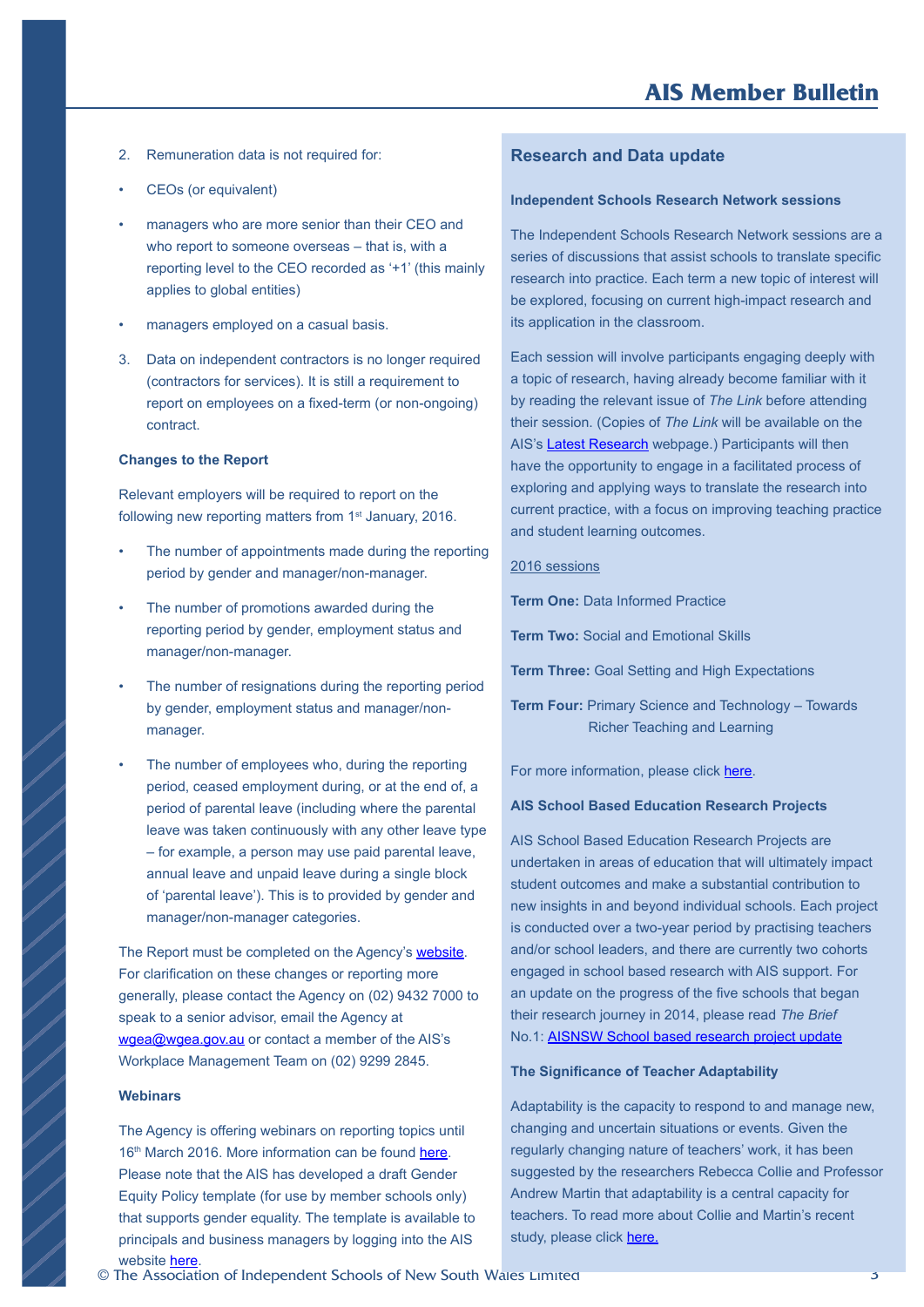#### **AIS Member Bulletin**

#### <span id="page-3-0"></span>**Interpreting School Assessment Data**

Although data, and the tools teachers use to make sense of it, are invaluable in improving teaching, educators may not always be satisfied with their effectiveness. They may also simply lack the skills to interpret and evaluate certain statistics. Whatever the situation, the challenge remains to assess students in a manner that leads directly to more effective teaching and the scaffolding of students' learning. To assist schools with such work, the AIS will be conducting two courses.

The first, Interpreting School Assessment Data for Primary Teachers, on Monday, 21<sup>st</sup> March 2016, will show K-6 teachers how to read and interpret statistical information. For more information and to register, please click [here](https://www.aisnsw.edu.au/CoursesEvents/Pages/CourseDetail.aspx?cid=0d406097-227c-4565-87d9-385fcb4feaa6). The second, Interpreting School Assessment Data for Secondary Teachers, on Tuesday, 29<sup>th</sup> March 2016, will provide the same guidance for 7–12 teachers. For more information and to register for this course, please click [here](https://www.aisnsw.edu.au/CoursesEvents/Pages/CourseDetail.aspx?cid=7be12568-d55c-497f-9bfe-b3ac01cfd2c1). Both courses will provide participants with the skills necessary to incorporate data analysis and reporting into their work.

#### **Learning Environments for Tomorrow: Next Practices for Educators and Architects**

Harvard University's Graduate School of Education and its Graduate School of Design will again be conducting their Learning Environments for Tomorrow course from 17<sup>th</sup> to 19<sup>th</sup> May 2016.

The course brings together architects and educators from around the world to understand the key principles of teaching in, and the design of, innovative K–12 learning environments for the 21<sup>st</sup> century. Participants will explore the challenges of designing spaces that enable personalised learning for students, support their social and emotional development and engage the families and broader communities of schools. The course will examine four key themes as the defining elements of future education: collaboration, technology, engagement and sustainability.

Participants are encouraged to consider attending with a team from their school that may include architects, educators and leaders involved in school building projects. Teams will work with other teams in a "design studio" environment as they grapple with questions such as: what are the core 21<sup>st</sup> century learning goals and programmatic features for our school, and what are the guiding design principles that will drive our decision-making? Several NSW independent schools were among the participants in last year's course. Here are some of their impressions:

*"Probably a key to the success of the program for us was stepping out of the comfort zone of a familiar Australian context to something different, but not different to the point where it was irrelevant. That challenged participants to look at the question of design and the interface with learning from a new perspective. The course content was of a high standard, as was the general level of participation from course attendees. Offshore takes everyone out of a parochial context. It is expensive, but as proportion of costs associated with designing, resourcing, training etc, the potential return far exceeds the investment."*

*Rohan Deanshaw, Principal, Kempsey Adventist School* 

*"We certainly went with expectations both in terms of our future building needs (and master planning), as well as drawing on the current directions in education and seeing how they would apply to Redeemer. It would be an understatement to say that these expectations were met. Our expectations [were] exceeded way over and above what we went for."*

*Jonathan Cannon, Principal, Redeemer Baptist School* 

*"I would highly recommend this course – it is having a far reaching effect on our school practice and strategy for the future."*

#### *Debra Kelliher, Principal, Kambala*

Please click [here](https://www.aisnsw.edu.au/Publications/Other/Documents/Learning%20Environments%20for%20Tommorrow%20-%20Harvard%20course.pdf) for more information about the course and to apply for it. If you wish to discuss the course further, please contact Wendy Godden, Assistant Director: Grants Management, on (02) 9299 2845 or at [wgodden@aisnsw.edu.au.](mailto:wgodden@aisnsw.edu.au)

#### **Warning to schools: electronic funds transfer scam emails**

Schools should be aware of a fraudulent email campaign involving a request for the electronic transfer of funds. While such scams are not new, more organisations appear to be reporting this particular campaign, following coverage of it in the media and on some blogs over the last six months.

The purpose of the email is to get the recipient to process a payment for non-existent goods or services through an electronic funds transfer. The scammers attempt to achieve this by sending an email purporting to be from a school's principal (or a CEO in other organisations) to the school's business manager, or someone with the authority to effect a transfer. The email may convey a sense of urgency, often including phrases such as "I am very busy today and do not have time to discuss this so please transfer this money as

soon as possible."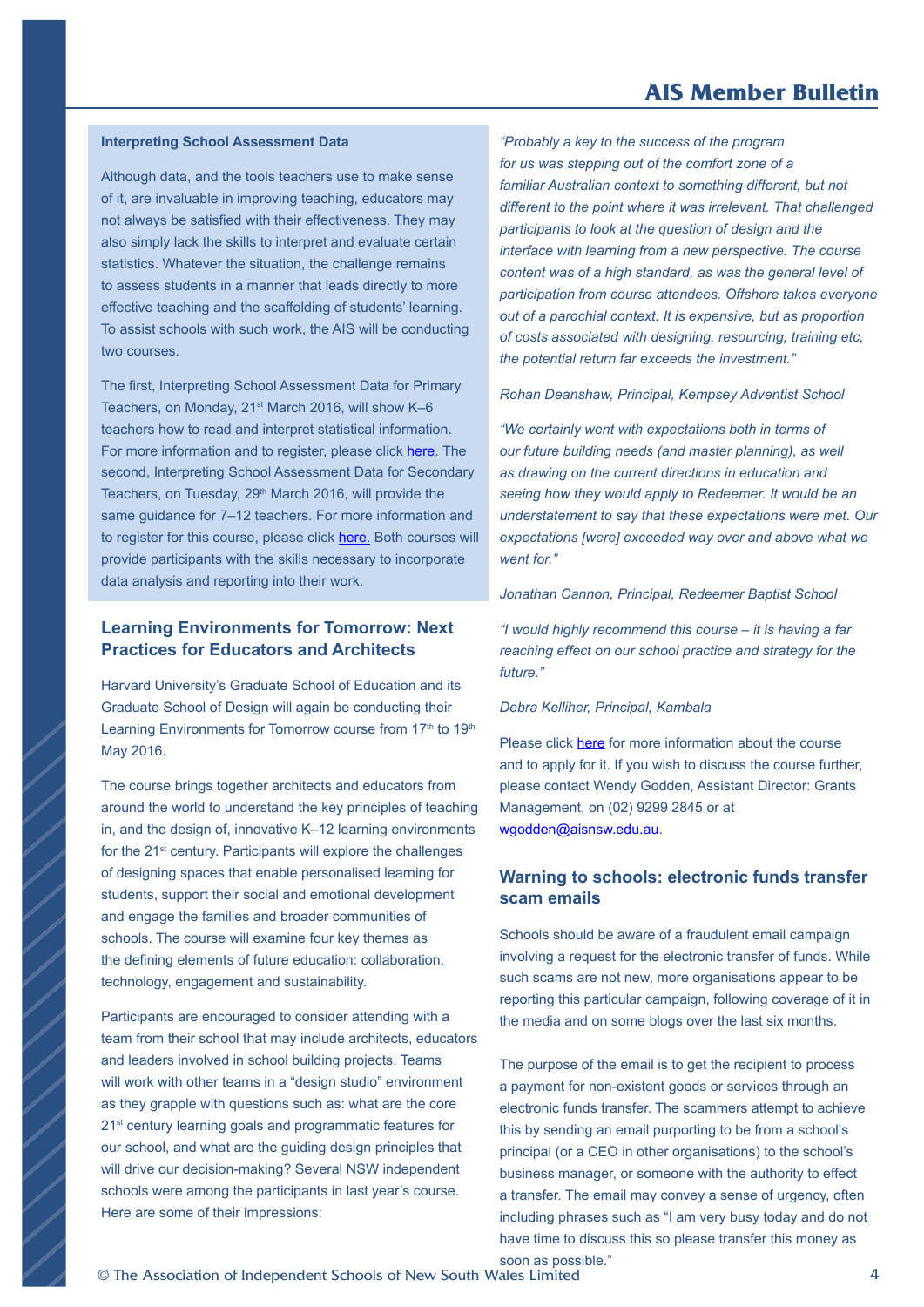<span id="page-4-0"></span>In most cases, the attempt fails because the person in whose name the email has been sent is still at the school and can confirm the request in person or by telephone. However, the National Business Officers Association (the American equivalent of the Association of School Business Administrators) reports that the emails are often sent when a principal is attending a conference. This indicates that the scammers might be customising their emails to target certain sectors or industries.

The school's bank will generally process a transfer if it includes valid authorisation with little recourse available even if the payment was fraudulent. So, in light of this new approach to fraud, schools should ensure they have adequate internal controls in place such that any requests for electronic transfers of funds are confirmed – in person or by telephone – by the person in whose name they are sent. This should especially be the case if:

a) the request does not occur often or if it involves a substantial amount

b) there is no pre-existing paperwork

c) the funds are to be transferred to an account they would not normally be transferred to.

#### **Fair Education Program: a funding opportunity for disadvantaged schools**

Schools Plus is a national charity that seeks to improve the educational outcomes of students from disadvantaged backgrounds. It achieves this through a range of projects and other initiatives that connect donors with schools that are seeking vital resources for their students and communities. One of its most successful initiatives is the Fair Education Program, which develops the leadership capacities of a school's executives, as well as the ability of a school's families and community to engage in student learning. Applications for this year's Program have opened, and participating schools will receive:

- funding over three years for individual schools or school clusters to deliver an approved project that improves family or community engagement in student learning
- leadership coaching of a school's executives each term during the life of the relevant project.

The program is available to government and nongovernment primary and secondary schools, as well as special education needs schools and clusters of five to ten schools. Individual schools will be eligible to receive up to \$70,000 over three years while clusters will be eligible to

receive up to \$250,000 over three years. Applications close on March 24<sup>th</sup> 2016. For full eligibility and other information, please click [here](https://www.aisnsw.edu.au/Publications/Other/Documents/Fair%20Education%20Program%202016.pdf).

#### **2016 Schools ANZAC Commemoration Service**

The RSL and Schools Remember ANZAC Commemoration Service is being held this year on Tuesday, 5<sup>th</sup> April at the ANZAC Memorial, Hyde Park, from 11:30am – 12:30pm. This popular annual service features students in key roles and provides schools with an opportunity to commemorate the sacrifices and contributions made by Australian military services personnel over the course of our history, including those currently serving in various operations around the world. The service is suitable for students of all ages and may be a useful curriculum-related activity for students studying history, particularly Australian and/or modern history, as well as studies of civics and citizenship.

The 2015 service marked 100 years since the commencement of the Gallipoli campaign, which spawned the ANZAC legend and spirit. The 2016 service will continue the commemoration and remembrance of important events that took place a century ago, including the battle of Fromelles in France in 1916, and we encourage schools to consider having students attend the service. Further information about the service and how schools can participate is available from Malcolm Hunt, Director: Public Affairs, on (02) 9299 2845 or at [mhunt@aisnsw.edu.au](mailto:mhunt@aisnsw.edu.au)

#### **Stage 6 Beginners Korean workshop**

The BOSTES has released a new Stage 6 Korean Beginners syllabus for implementation in 2016. The NSW Department of Education is holding a workshop for schools implementing the syllabus this year and any teachers or schools who might be introducing Korean beginners in the next few years.

*Date: Friday, 11th March 2016 Time: 9:00am – 3:30pm Location: NSW Department of Education, Level 14 Board Room, 1 Oxford Street Darlinghurst Target audience: Teachers implementing Stage 6 Korean Beginners (2016 onwards) Cost: \$110.00 for government school teachers* 

 *\$220.00 for non-government school teachers*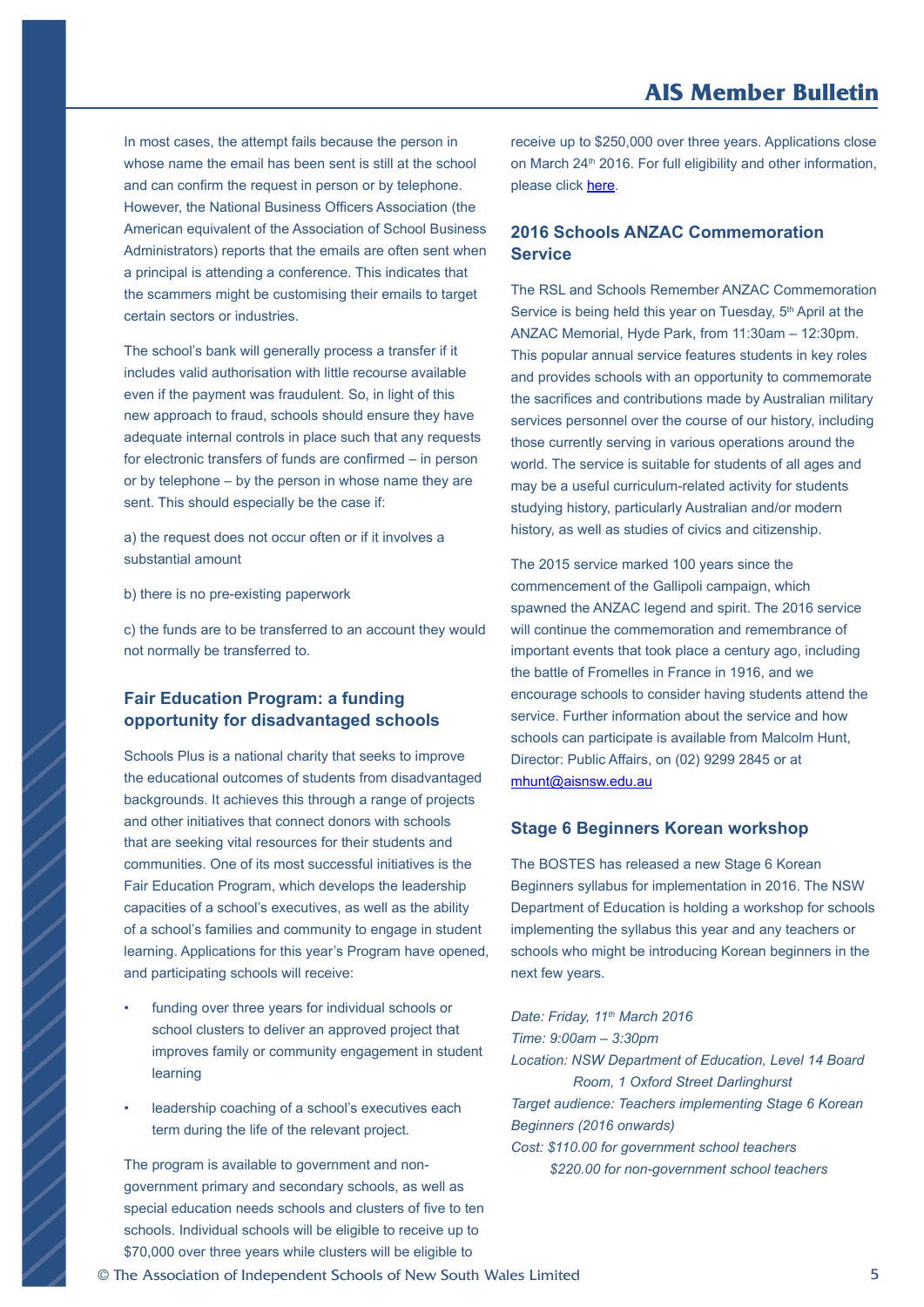To register, please email the following details to Enri Parolin at [enri.parolin@det.nsw.edu.au](mailto:enri.parolin@det.nsw.edu.au):

Teacher's name Current position (teacher or executive) Year in current position: 0–4 or 5–10 or >10 School's name Any special dietary requirements

Registrations close: 4<sup>th</sup> March 2016

#### **2016 Mercy Foundation Youth Awards**

The Mercy Foundation is a not-for-profit organisation that focuses on addressing social justice issues. It achieves this through a variety of initiatives, among them its annual Youth Awards. This year's awards, which focus on homelessness, are open to secondary students across Australia, and students are asked us to create a video (up to four minutes long) that answers the question, *Are food vans and sleeping bags enough?* Students are encouraged to work in groups of three to five members, and prizes will be awarded to the winning groups and their schools. Entries close on Friday, 24<sup>th</sup> June 2016 and winners will be announced in early August. For more information, please visit the Mercy Foundation's [website](http://www.mercyfoundation.com.au/index.cfm) or contact Sue Mowbray, the foundation's business manager, on (02) 9911 7390.

#### **National Walk Safely to School Day**

National Walk Safely to School Day is an annual event that encourages primary school children to walk and commute safely to school. On Friday, 20<sup>th</sup> May 2016, schools are encouraged to host a 'Healthy Breakfast' and other events to promote health, road safety and the use of public transport. The event is supported by the Australian, state, territory and local governments. For more information, please click [here.](http://www.walk.com.au/wstsd/)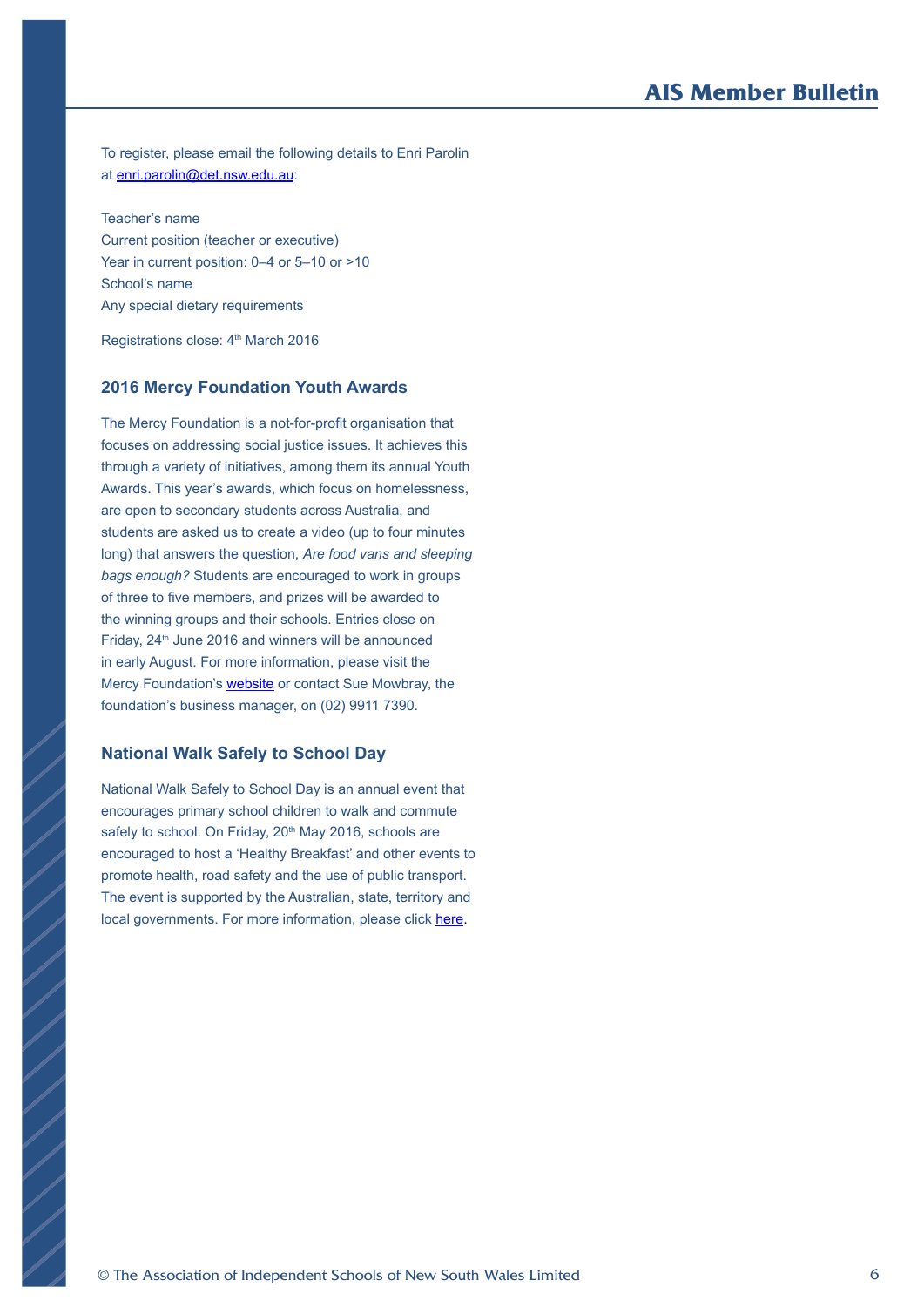## <span id="page-6-0"></span> **News from the AIS Leadership Centre**

#### **Leadership development for Early Childhood professionals – why is it so important?**

Research findings unequivocally agree that the early years of life are a critical period of intense learning for children, providing the foundation for later academic and social success. Supporting and strengthening all aspects of early childhood development brings long-term benefits to children over the course of their lives and to the whole community (Australian Institute of Health and Welfare, 2015).



The stakes are high, and the Early Childhood education sector is complex, subject to a potentially baffling array of compliance and reporting authorities. Navigating these requirements can be challenging. Equally challenging can be the demands involved in juggling multiple stakeholders – parents, staff, teachers and leaders in the wider school context. For professionals working in Early Childhood education, effective leadership and management is essential to improving the learning and growth of the children in their care. Leadership can indeed be an exhilarating opportunity.

The AIS Leadership Centre offers a program for Early Childhood professionals, developed in conjunction with

experienced Independent Primary School Heads of Australia leaders. This three-day program allows participants to immerse themselves in learning how to lead and manage in the increasingly complex learning environment of Early Childhood education. Participants learn from a range of presenters, including a panel of academics and experienced leaders in the field of Early Childhood, and form strong connections with each other.

Topics covered include:

- using your Quality Improvement Plan (QIP) as a leadership tool
- effective communication
- understanding self and others
- leadership and authority

• managing and mitigating the challenging conversations.

Previous participants in the program have said: *'The presentations were informative, engaging, and thoroughly research-based.' 'It's wonderful to work alongside other passionate Early Childhood educators.' 'Engaging – a fabulous mix of theory and practice to heighten my awareness and application of new skills.'*

When: Wednesday, 27<sup>th</sup> and Thursday, 28<sup>th</sup> April 2016 and Monday, 20<sup>th</sup> June 2016

**Where:** AIS Conference Centre, Level 12, 99 York Street, Sydney

**Click [here](https://www.aisnsw.edu.au/CoursesEvents/Pages/AttendeeRegistration.aspx?vId=08cedbb6-7c26-4265-9045-497134ae6305) to register for this program.** 

**Upcoming AIS Leadership Centre programs**

- **[Senior Executives Program](https://www.aisnsw.edu.au/CoursesEvents/Pages/AttendeeRegistration.aspx?vId=e219cf4f-9cbe-45e7-b952-686d57102b06)** a four-day program, starting on 14<sup>th</sup> and 15<sup>th</sup> March 2016
	- [Adaptive Leadership](http://www.aisnsw.edu.au/CoursesEvents/Pages/CourseDetail.aspx?cid=105a18f8-550a-4c41-b933-5f35e112d04f) a one-day masterclass, 1<sup>st</sup> April 2016

**Watch this space for more news about:** 

- **• The Agile Executive**  tailored leadership develpment for Executive Teams in schools
	- The first **Principals' Symposium** for 2016